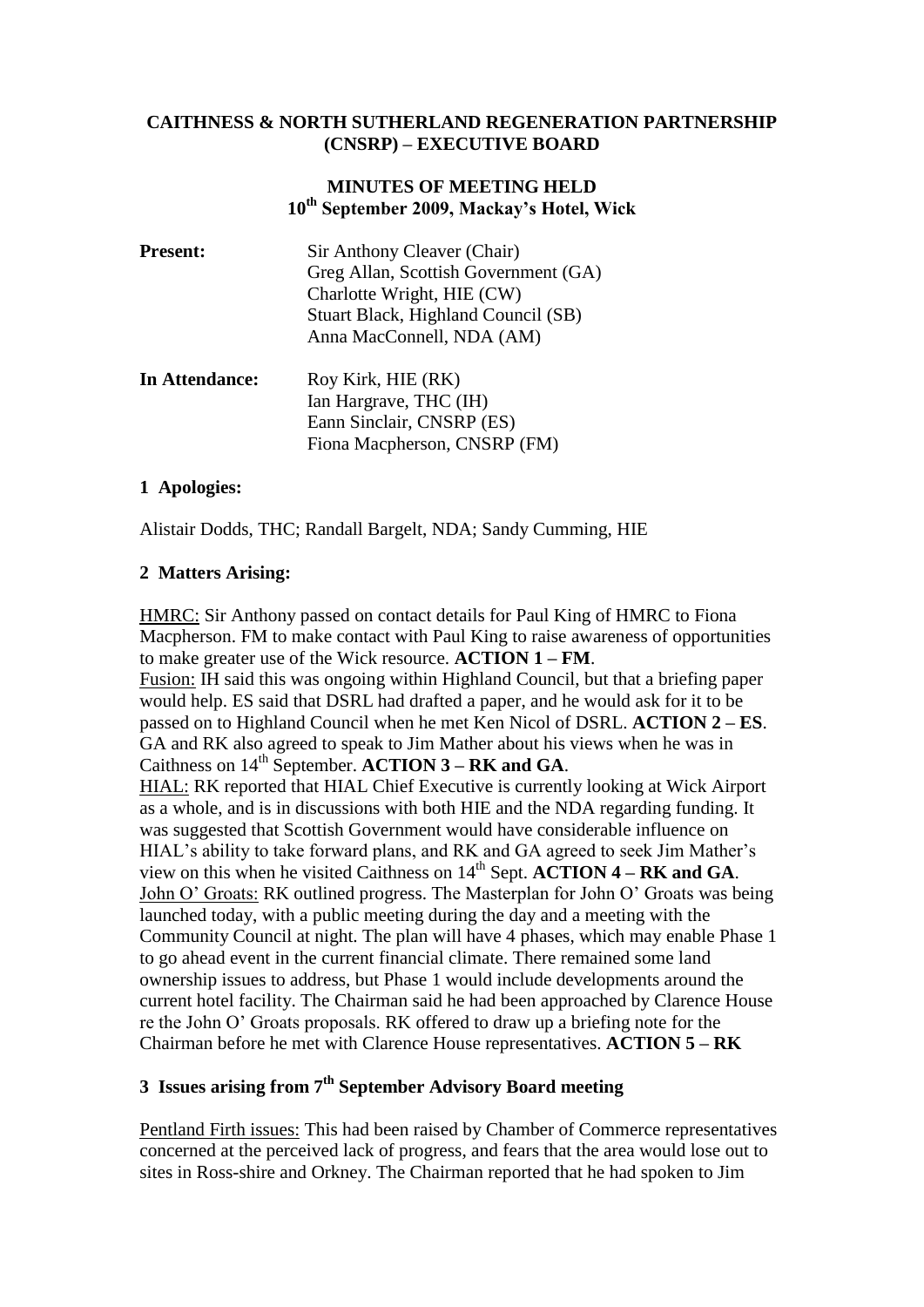Mather re: the current structure of the Pentland Firth project. GA reported that the Minister would visit Caithness on 14<sup>th</sup> September following his Sutherland Summit visit. He will meet with Dounreay TU representatives and HIE. The Chairman asked if CNSRP would be involved in this. RK felt this would be possible. The Chairman asked if it would be useful for CNSRP Executive Board to write to the Pentland Firth project coordination committee to help move on with project delivery. It was agreed that the Partnership could play a key role in helping agree delivery solutions. **ACTION 6 – ES** to draft letter to coordination committee. RK noted that the coordination committee continues to work on issues, and highlighted the forthcoming ports & harbours study due in October. SB felt that the issues for the project had parallels with those at Nigg. He outlined the Council's joint approach to this with HIE, via a Masterplan that brought together all partners with Ministerial involvement. It was agreed that an overall masterplan for the PF project was crucial, and could attract Ministerial involvement to launch the delivery of key actions. CW agreed to discuss this idea with HIE colleagues. **ACTION 7 – CW**.

## **4 Programme Manager Update**

ES highlighted changes to the format of the Action plan since the last Snapshot, including the colour coding of individual actions and the inclusion of key progress as a narrative at the start of the document. The Advisory Board meeting had broadly endorsed this approach. SB commented that it would be useful to have some form of investment barometer or jobs tally issued either with or in parallel to the Snapshot. **ACTION 8 – ES**

GA noted that the Scottish Government keeps a weekly jobs monitor, and offered to pass this on for information. **ACTION 9 - GA**

ES also said that UKAEA's offer of additional support with programming of the planned actions had been accepted, and ES had met with UKAEA's Andrew Hindle to commence this work. A joint CNSRP/ HIE/ HC/ DSRL/ NDA workshop would be held on 5<sup>th</sup> October to discuss the immediate outputs of this work.

ES said that a draft version of the area Vision document would be circulated for discussion at the Caithness Conference on  $1<sup>st</sup>$  October in Wick. The breakout sessions of the Conference would focus on refining the vision statements under the themes of energy; engineering; tourism food & drink; enterprise & innovation; enabling activities. ES, with considerable help from AM, had successfully applied to the NDA for £30,000 to deliver final document and web content based on these themes.

The Conference will have an update session from CNSRP, at which ES will present on progress to date. The Crown Estate will also give a presentation on progress with the Round 1 leasing competition for the Pentland Firth. As per last year's event this will be followed by a question  $\&$  answer session with the CNSRP Executive Board. Keynote speaker Jim Murphy MP will follow on from this. GA felt that Scottish Ministers would need to be given more notice if they were to attend any event next year. ES agreed to raise this at the conference wash-up meeting to be held in late October/ early November. **ACTION 10 – ES**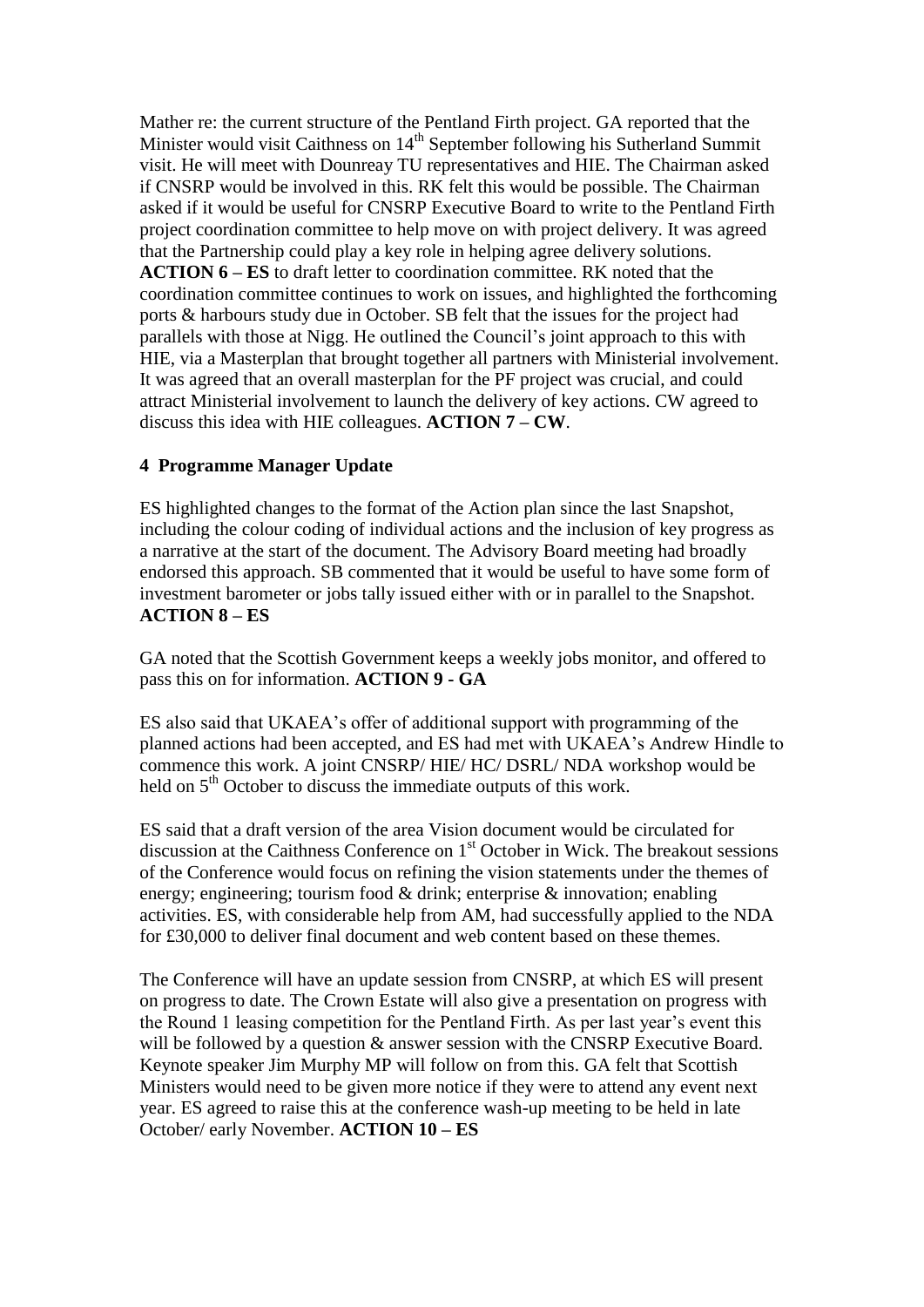ES has started work on the CNSRP presentation, and will circulate to members as soon as possible. SB suggested the inclusion of a small number of projects that best represented joint agency action. **ACTION 11 – ES** to circulate draft presentation.

## **5 Inward Investment Update**

FM updated on recent work. This included discussions with an IT company relocating to Caithness form Aberdeen. Initially bringing 3 jobs but with the potential to grow, and a range of contracts with large oil & gas companies. Also continuing work with marine developers, trying to better understand individual development needs. It was agreed that without early understanding of these needs the industry's potential impact on the local economy could be severely constrained.

Work also continued with Atlantis Resources Corp. to take forward the Data Centre proposal associated with tidal devices. FM welcomed the announcement that consultancy firm Partrac were to set up an office at Forss Business & Technology Park, with the express intention of capitalising on marine energy opportunities. Several immediate jobs are likely to be created here.

A tourism accommodation study is underway, looking at the potential for budget chain hotel provision in Caithness, and assessing the impact such provision might have on the industry.

A revised draft of the Inward Investment Marketing Plan has been produced, and electronic copies will be circulated to members for comment. FM has also set up monthly meetings with Scottish Development International to ensure that the local area is deriving maximum benefit from the international SDI network.

### **6 Economic Situation**

CW raised the potential impact of Government spending plans for the coming years.

### **Date of next meeting:**

15th December 2009, Meeting Room, Wick Airport.

| <b>Actions List:</b> |  |
|----------------------|--|
|----------------------|--|

| <b>Ref</b>     | <b>Action</b>                    | <b>Due Date</b>  | <b>Responsible Person</b> |
|----------------|----------------------------------|------------------|---------------------------|
|                | Make contact with Paul King,     | $28th$ October   | <b>FM</b>                 |
|                | <b>HMRC</b>                      |                  |                           |
| 2              | Pass on "capture plan" for IFMIF | $25th$ September | ES                        |
|                | to Highland Council              |                  |                           |
| 3              | Discuss IFMIF with Jim Mather    | $14th$ September | GA/RK                     |
| $\overline{4}$ | Discuss Wick Airport/HIAL        | $14th$ September | GA/RK                     |
|                | with Jim Mather                  |                  |                           |
| $\overline{5}$ | Draw up brief on John O'Groats   | $25th$ September | <b>RK</b>                 |
|                | for Sir Anthony                  |                  |                           |
| 6              | Draft letter to PF Coordination  | October          | ES                        |